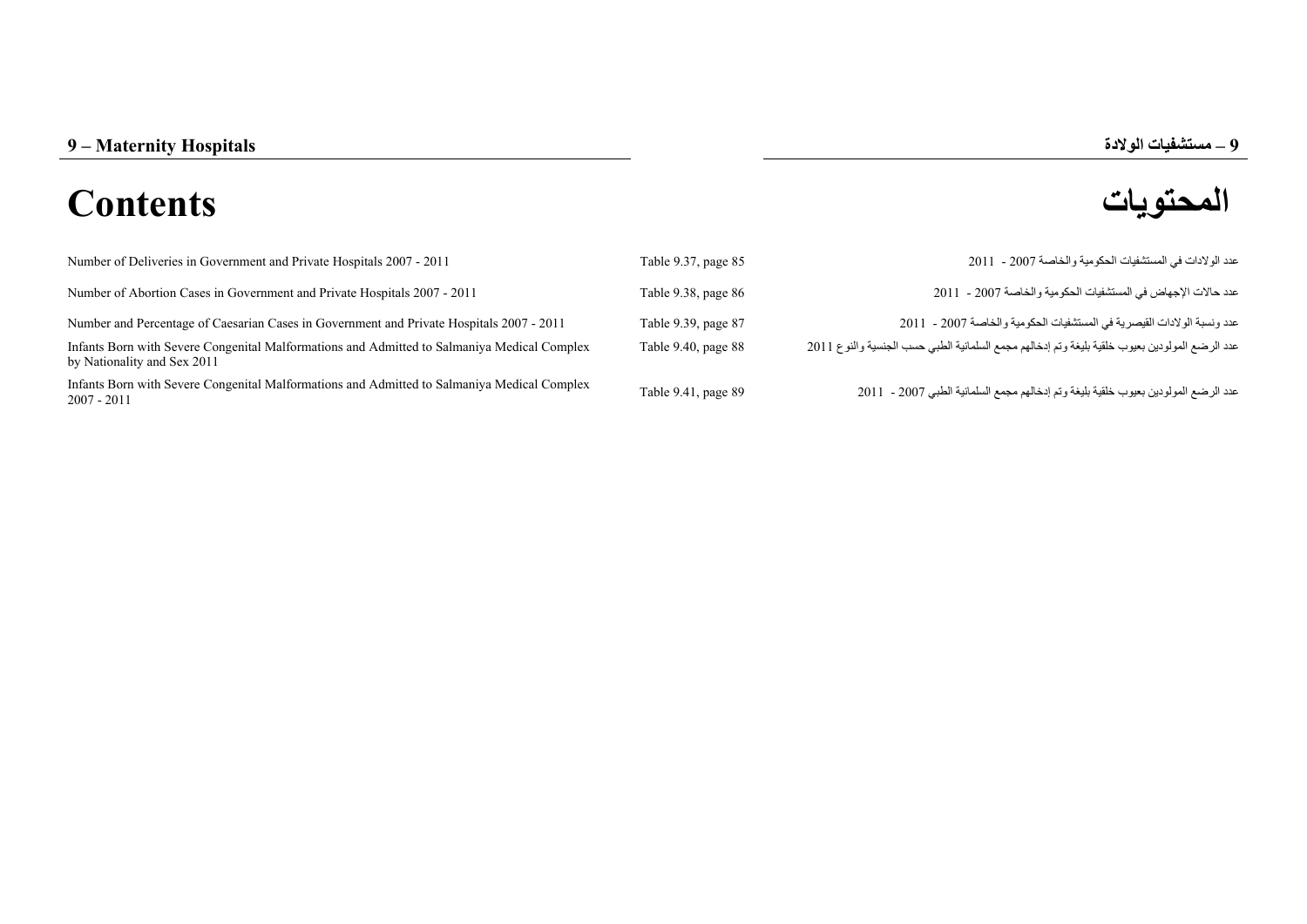<span id="page-1-0"></span>

| <b>Description</b>                 | 2011   | 2010      | 2009      | 2008      | 2007      | البيان                            |
|------------------------------------|--------|-----------|-----------|-----------|-----------|-----------------------------------|
| <b>Government Hospitals</b>        | 12,170 | 12,875    | 15,279    | 14,766    | 14,146    | المستشفيات الحكومية               |
| Ministry of Health Hospitals       | 8,411  | 9,349     | 11.550    | 10.772    | 10,501    | مستشفيات وزارة الصحة              |
| Military Hospital                  | 3,759  | 3,526     | 3,729     | 3,994     | 3,645     | المستشفى العسكري                  |
| <b>Private Hospitals</b>           | 2,363  | 2,338     | 2,340     | 1,904     | 1,658     | المستشفيات الخاصة                 |
| International Hospital of Bahrain  | 177    | 179       | 321       | 294       | 235       | مستشفى البحرين الدولي             |
| American Mission Hospital          | 405    | 673       | 758       | 644       | 637       | مستشفى الأرسالية الأمريكية        |
| Awali Hospital *                   | 173    | 133       | 135       | 142       | 107       | مستشفى العوالى *                  |
| Ibn Al-Nafees Hospital             | 418    | 391       | 347       | 198       | 119       | مستشفى إبن النفيس                 |
| <b>Bahrain Specialist Hospital</b> | 785    | 735       | 624       | 547       | 496       | مستشفى البحرين التخصصي            |
| Noor Specialist Hospital           | 66     | 80        | 69        | 36        | 49        | مستشفى نور التخصصي                |
| Al-Hilal Hospital                  | 125    | 33        | 28        | 43        | 15        | مستشفى الهلال                     |
| Al-Kindi Specialised Hospital      | 147    | 114       | 58        | <b>NA</b> | <b>NA</b> | مستشفى الكندي التخصصي             |
| Royal Bahrain Hospital             | 67     | <b>NA</b> | <b>NA</b> | <b>NA</b> | <b>NA</b> | مستشفى رويال البحرين              |
| At Home and On route to Hospital   | 60     | 91        | 81        | 79        | 73        | في المنزل وفي الطريق الى المستشفى |
| <b>Total</b>                       | 14,593 | 15,304    | 17,700    | 16,749    | 15,877    | الجملة                            |

## **جدول 9.37 Table عدد الوالدات في المستشفيات الحكومية <sup>و</sup> الخاصة 2007 - 2011 Number of Deliveries in Government and Private Hospitals 2007 - 2011**

\* Awali Hospital : 2011 is preliminary data. . . . . . . التجار المستشفى عوالي : 2011 ؛ والية بيانات اولية جوال

ملاحظة : يبين الجدول بيانات عدد الولادات فقط وقد تتضمن الولادة الواحدة ,only de: The table provides information about deliveries only الملاحظة : يبين الجدول بيانات عدد الولادات فقط وقد تتضمن الولادة الواحدة ,only de: The

For information about births, refer to "Vital Statistics" chapter.

a delivery may include one or more births (twins ... etc.). . (الخ .... كالتوأم (مولود من أكثر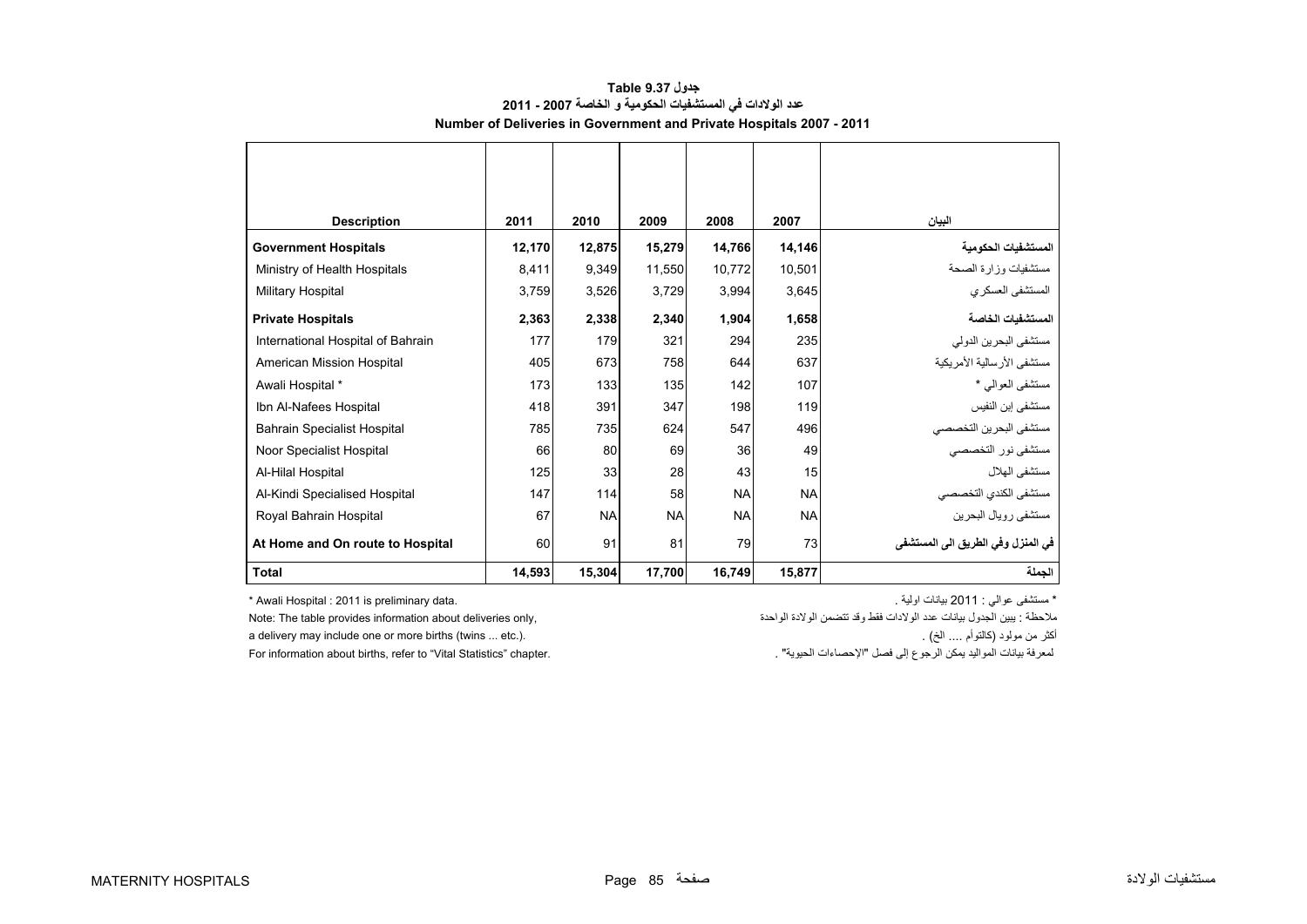<span id="page-2-0"></span>

| <b>Description</b>                 | 2011  | 2010      | 2009      | 2008      | 2007      | البيان                       |
|------------------------------------|-------|-----------|-----------|-----------|-----------|------------------------------|
| <b>Government Hospitals</b>        | 1,964 | 2,106     | 2,052     | 2,362     | 1,845     | المستشفيات الحكومية          |
| Ministry of Health Hospitals       | 1,462 | 1,521     | 1,554     | 1,486     | 1,308     | مستشفيات وزارة الصحة         |
| <b>Military Hospital</b>           | 502   | 585       | 498       | 876       | 537       | المستشفى العسكري             |
| <b>Private Hospitals</b>           | 488   | 419       | 342       | 213       | 169       | المستشفيات الخاصة            |
| International Hospital of Bahrain  | 32    |           |           | 28        |           | مستشفى البحرين الدولي        |
| American Mission Hospital          | 88    | 122       | 137       | 112       | 107       | مستشفى الأر سالية الأمر يكية |
| Awali Hospital                     |       |           |           |           |           | مستشفى العوالمي              |
| Ibn Al-Nafees Hospital             | 86    | 26        | 11        | 29        |           | مستشفى إبن النفيس            |
| <b>Bahrain Specialist Hospital</b> | 52    | 148       | 71        | 23        | 43        | مستشفى البحرين التخصصي       |
| Noor Specialist Hospital           | 8     | 12        | 23        | 21        | 18        | مستشفى نور التخصصي           |
| Al-Hilal Hospital                  | 184   | 109       | 99        |           |           | مستشفى الهلال                |
| Al-Kindi Specialised Hospital      | 26    | 22        | 16        | <b>NA</b> | <b>NA</b> | مستشفى الكندي التخصصي        |
| Royal Bahrain Hospital             | 12    | <b>NA</b> | <b>NA</b> | <b>NA</b> | <b>NA</b> | مستشفى رويال البحرين         |
| <b>Total</b>                       | 2,452 | 2,525     | 2,394     | 2,575     | 2,014     | الجملة                       |

## **جدول 9.38 Table عدد حاالت اإلجھاض في المستشفيات الحكومية والخاصة 2007 - 2011 Number of Abortion Cases in Government and Private Hospitals 2007 - 2011**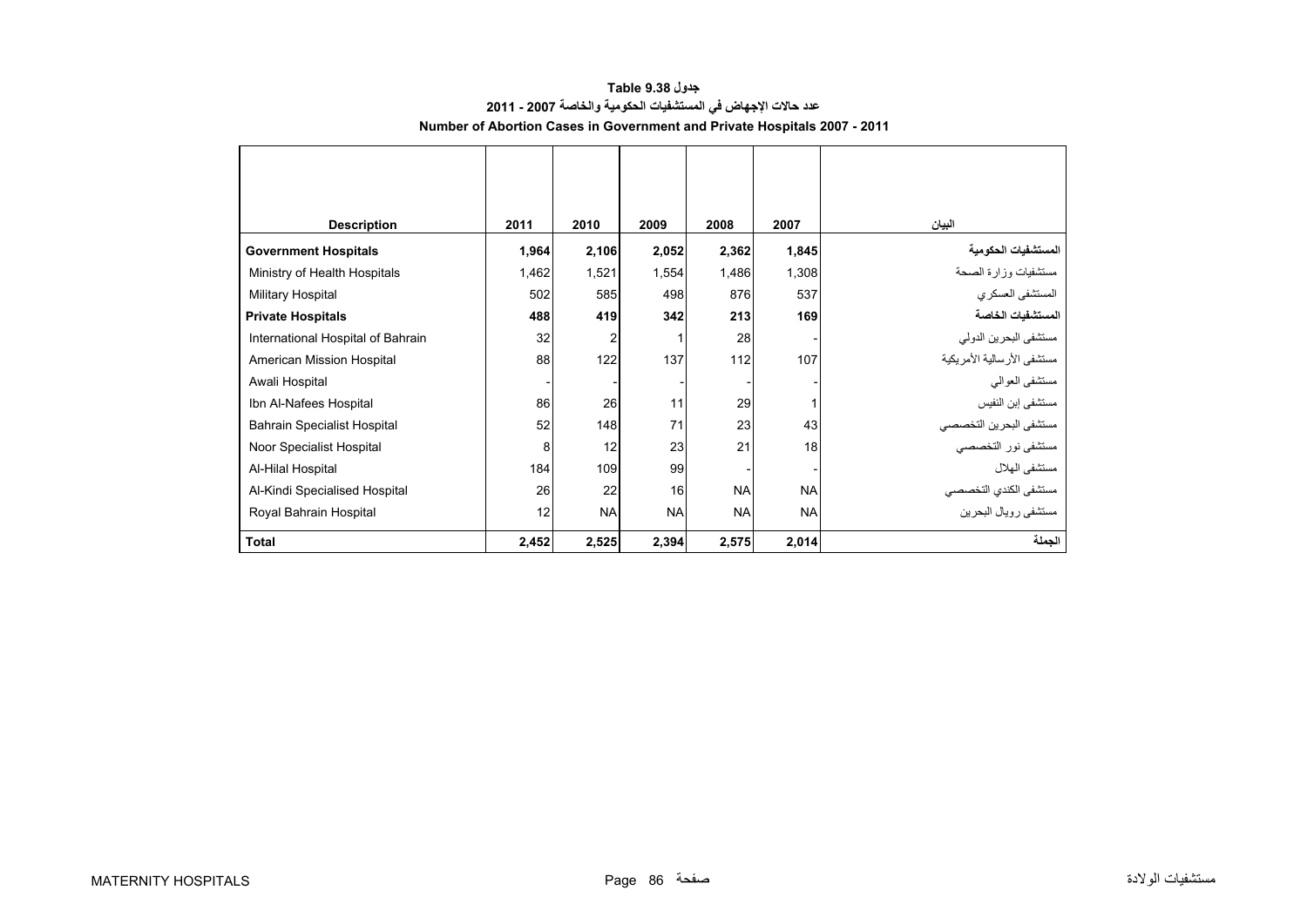<span id="page-3-0"></span>

| ------------                       |    |       |           |           |           |           |           |           |           |           |                            |  |  |
|------------------------------------|----|-------|-----------|-----------|-----------|-----------|-----------|-----------|-----------|-----------|----------------------------|--|--|
|                                    |    | 2011  |           | 2010      |           | 2009      |           | 2008      | 2007      |           |                            |  |  |
|                                    |    |       |           |           |           |           |           |           |           |           |                            |  |  |
|                                    |    | العدد |           | العدد     |           | العدد     |           | العدد     |           | العدد     |                            |  |  |
| <b>Description</b>                 | %  | No.   | %         | No.       | %         | No.       | %         | No.       | %         | No.       | البيان                     |  |  |
| <b>Government Hospitals</b>        | 26 | 3,189 | 25        | 3,178     | 21        | 3,267     | 21        | 3,123     | 21        | 2,952     | لمستشفيات الحكومية         |  |  |
| Ministry of Health Hospitals       | 27 | 2,296 | 25        | 2,330     | 21        | 2,397     | 21        | 2,304     | 20        | 2,069     | مستشفيات وزارة الصحة       |  |  |
| Military Hospital                  | 24 | 893   | 24        | 848       | 23        | 870       | 21        | 819       | 24        | 883       | المستشفى العسكري           |  |  |
| <b>Private Hospitals</b>           | 47 | 1,112 | 40        | 931       | 40        | 908       | 42        | 806       | 41        | 686       | لمستشفيات الخاصة           |  |  |
| International Hospital of Bahrain  | 39 | 69    | 46        | 83        | 39        | 125       | 43        | 127       | 45        | 105       | مستشفى البحرين الدولي      |  |  |
| American Mission Hospital          | 70 | 283   | 43        | 291       | 47        | 356       | 40        | 260       | 41        | 260       | مستشفى الأرسالية الأمريكية |  |  |
| Awali Hospital *                   | 40 | 70    | 35        | 46        | 21        | 29        | 52        | 74        | 51        | 55        | مستشفى العوالي *           |  |  |
| Ibn Al-Nafees Hospital             | 39 | 163   | 20        | 80        | 27        | 95        | 47        | 94        | 50        | 60        | مستشفى إبن النفيس          |  |  |
| <b>Bahrain Specialist Hospital</b> | 39 | 308   | 43        | 319       | 40        | 248       | 39        | 215       | 36        | 178       | مستشفى البحرين التخصصي     |  |  |
| Noor Specialist Hospital           | 62 | 41    | 45        | 36        | 57        | 39        | 53        | 19        | 49        | 24        | مستشفى نور التخصصي         |  |  |
| Al-Hilal Hospital                  | 71 | 89    | 45        | 15        | 57        | 16        | 40        | 17        | 27        | 4         | مستشفى الهلال              |  |  |
| Al-Kindi Specialised Hospital      | 50 | 74    | 54        | 61        | 62        | 36        | <b>NA</b> | <b>NA</b> | <b>NA</b> | <b>NA</b> | مستشفى الكندي التخصصي      |  |  |
| Royal Bahrain Hospital             | 22 | 15    | <b>NA</b> | <b>NA</b> | <b>NA</b> | <b>NA</b> | <b>NA</b> | <b>NA</b> | <b>NA</b> | <b>NA</b> | مستشفى رويال البحرين       |  |  |
| Total                              | 30 | 4,301 | 27        | 4,109     | 24        | 4,175     | 24        | 3,929     | 23        | 3,638     | لجملة                      |  |  |
| <b>Abroad Deliveries</b>           | 26 | 109   | 22        | 86        | 26        | 109       | 22        | 80        | 22        | 81        | خارج البحرين               |  |  |

**الجملة 3,719 <sup>23</sup> 4,009 <sup>24</sup> 4,284 <sup>24</sup> 4,195 <sup>27</sup> 4,410 <sup>29</sup> Total** 

**جدول 9.39 Table عدد ونسبة الوالدات القيصرية في المستشفيات الحكومية <sup>و</sup> الخاصة 2007 - 2011 Number and Percentage of Caesarian Cases in Government and Private Hospitals 2007 - 2011**

\* Awali Hospital : 2011 is preliminary data. . اولية بيانات 2011 : عوالي مستشفى\*

:Note

مالحظة :

) هذا الجدول يبين عدد ونسبة العمليات القيصرية اعتماداً على عدد المواليد الأحياء المسجلين من 2006 - 2007 2007 م births from 2006 - 2007, but effective from 2008 figures are based on hospitals reporting. . مباشرة المستشفيات من التبليغ على االعتماد تم <sup>2008</sup> عام منذ ولكن

b) excluding deliveries at Home and On route to Hospital .

ب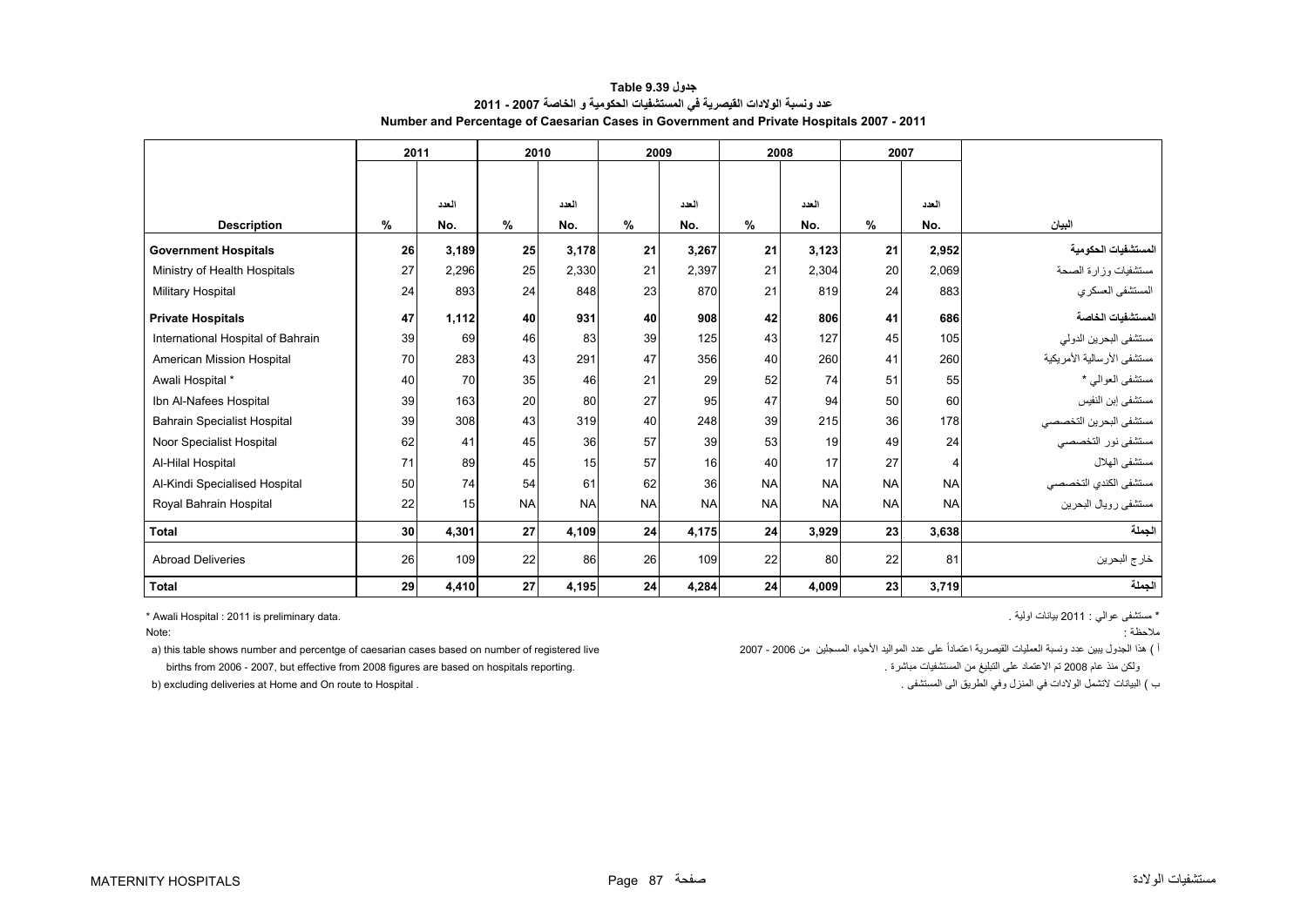<span id="page-4-0"></span>

| <b>Total</b>           |                       |                    | Non-Bahraini الجملة    |                | غير بحريني         | <b>Bahraini</b>        |                | بحريني             |          |        |                                                                  |                           |
|------------------------|-----------------------|--------------------|------------------------|----------------|--------------------|------------------------|----------------|--------------------|----------|--------|------------------------------------------------------------------|---------------------------|
| الجملة<br><b>Total</b> | أنشى<br><b>Female</b> | نكر<br><b>Male</b> | الجملة<br><b>Total</b> | أنشى<br>Female | ذكر<br><b>Male</b> | الجملة<br><b>Total</b> | أننى<br>Female | ذكر<br><b>Male</b> |          |        | العيوب الخلقية<br><b>Congenital Malformation</b>                 | رمز التصنيف<br>ICD10 Code |
|                        |                       | 2                  |                        |                |                    | 5                      | 3              |                    | 2 Alive  | حي     | التشو هات الخلقية في الجهاز العصبي                               | Q00-Q07                   |
|                        |                       |                    |                        |                |                    |                        |                |                    | Dead     | میت    | Congenital Malformations of the Nervous System                   |                           |
|                        |                       |                    |                        |                |                    |                        |                |                    | 4 Alive  | حي     | النشو هات الخلقية بالعين والأذن والوجه والرقبة                   | Q10-Q18                   |
|                        |                       |                    |                        |                |                    |                        |                |                    | - Dead   | میت    | Congenital Malformations of Eye, Ear, Face and Neck              |                           |
| 18                     |                       | 11                 |                        |                |                    | 17                     | 6              |                    | 11 Alive | حي     | (الدوراني)التشوهات الخلقية بالجهاز الدوري                        | Q20-Q28                   |
|                        |                       |                    |                        |                |                    |                        |                |                    | Dead     | میت    | Congenital Malformations of the Circulatory System               |                           |
|                        |                       | 6                  |                        |                |                    |                        |                |                    | 6 Alive  | حي     | التشو هات الخلقية بالجهاز التنفسي                                | Q30-Q34                   |
|                        |                       | 2                  |                        |                |                    |                        |                |                    | 2 Dead   | امیت   | Congenital Malformations of the Respiratory System               |                           |
| 10                     |                       | 10                 |                        |                |                    | 10                     |                |                    | 10 Alive | حي     | الشق الخلقي بالشفة أو بالحنك                                     | Q35-Q37                   |
|                        |                       |                    |                        |                |                    |                        |                |                    | Dead     | میت    | Cleft Lip and Cleft Palate                                       |                           |
| 19                     | 10                    | 9                  |                        |                |                    | 18                     | 9              |                    | 9 Alive  | حي     | النشو هات الخلقية الأخر ي بالجهاز الهضمى                         | Q38-Q45                   |
| $\overline{2}$         |                       |                    |                        |                |                    | $\mathbf 1$            |                |                    | 1 Dead   | میت    | Other Congenital Malformations of the Digestive System           |                           |
| 19                     |                       | 15                 |                        |                |                    | 18                     |                |                    | 14 Alive | حي     | التشوهات الخلقية بالأعضاء التناسلية والجهاز البولى               |                           |
|                        |                       | 2                  |                        |                |                    |                        |                |                    | 1 Dead   | میت    | Congenital Malformations of Genital Organs<br>and Urinary System |                           |
| 14                     |                       | 6                  | 3                      |                |                    | 11                     | 6              |                    | 5 Alive  | حي     | التشوهات وتغييرات الشكل الخلقية بالجهاز العضلى الحركى            | Q65-Q79                   |
|                        |                       |                    |                        |                |                    |                        |                |                    | - Dead   | میت    | <b>Congenital Malformations and Deformations</b>                 |                           |
|                        |                       |                    |                        |                |                    |                        |                |                    |          |        | of the Musculoskeletal System                                    |                           |
|                        |                       |                    | 2                      |                |                    |                        |                |                    | 1 Alive  | حي     | التشو هات الخلقية الأخر ي                                        | Q80-Q89                   |
|                        |                       |                    |                        |                |                    |                        |                |                    | 2 Dead   | میت    | <b>Other Congenital Malformations</b>                            |                           |
|                        |                       |                    |                        |                |                    |                        |                |                    | 2 Alive  | حي     | شذوذات بالصبغيات لم تصنف في مكان أخر                             | Q90-Q99                   |
|                        |                       | 2                  |                        |                |                    | 3                      |                |                    | 2 Dead   | میت    | Chromosomal Abnormalities, not elsewhere classified              |                           |
| 109                    | 41                    | 68                 | 11                     | $\overline{7}$ |                    | 98                     | 34             |                    | 64 Alive | حي     |                                                                  |                           |
| 13                     |                       |                    | 4                      |                |                    |                        | 1              |                    | 8 Dead   | میت    | الجملة<br>Total                                                  |                           |
| 122                    | 45                    | 77                 | 15                     | 10             |                    | 107                    | 35             |                    | 72 Total | الجملة |                                                                  |                           |

| جدول Table 9.40                                                                                                         |
|-------------------------------------------------------------------------------------------------------------------------|
| عدد الرضع المولودين بعيوب خلقية بليغة وتم إدخالهم مجمع السلمانية الطبي حسب الجنسية والنوع 2011                          |
| Infants Born with Severe Congenital Malformations and Admitted to Salmaniya Medical Complex by Nationality and Sex 2011 |

Note: data shows infants born and admitted to the hospital with severe congenital malformations.

مالحظة : البيانات توضح الرضع المولودين بعيوب خلقية بليغة في عام ما وتم إدخالھم المستشفى .